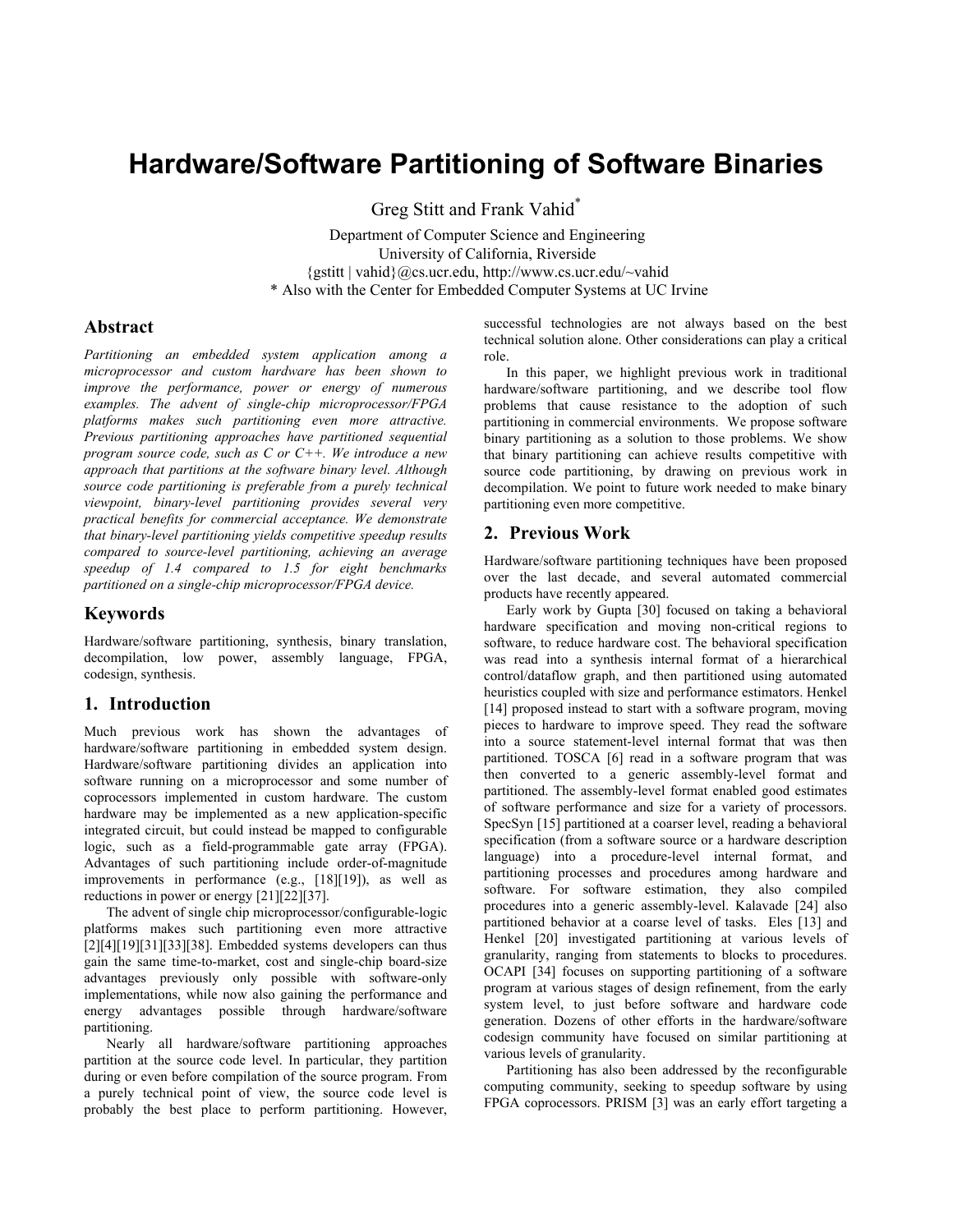<span id="page-1-0"></span>**Figure 1**: Hardware/software partitioning approaches: (a) traditional source-based approach (b) proposed binary-based approach and (c) typical structure of a hardware/software partitioner.



Motorola 68010 processor and four Xilinx 3090 FPGAs. The Berkeley BRASS project [\[9\]](#page-6-18) extended a C compiler to partition among the Garp [\[19\]](#page-6-1) architecture, which combines a MIPS with reconfigurable logic. The NAPA C compiler [\[18\]](#page-6-0) allows the user to provide pragma directives to specify where computation is to occur or where data is to reside on a micprocessor/FPGA platform. The Nimble compiler [\[16\]](#page-6-19)[\[26\]](#page-6-20) was to compile C code to an architecture consisting of a general-purpose processor with a reconfigurable-datapath coprocessor. Proceler's product [\[29\]](#page-6-21) compiles C code to a processor and an FPGA coprocessor. Both used profiling information to detect and move critical software regions to the FPGA. DEFACTO [\[8\]](#page-6-22) partitions an application based on the intermediate format of the SUIF compiler [\[1\].](#page-5-1) The Cameron project [\[7\]](#page-6-23)[\[10\]](#page-6-24) uses a variation of C and maps to a platform consisting of a PC and a multi-million gate FPGA board. They use a compiler to extract massive parallelism of the critical loops and obtain speedups of several hundred times.

Most partitioning work focuses on the performance benefits of such partitioning. Recent research has emphasized energy benefits also [\[21\]](#page-6-2)[\[22\]](#page-6-3)[\[32\]](#page-6-25)[\[37\],](#page-6-4) achieved by using the performance speedup to put the system in a low power idle state for a longer period, or to scale down the system operating voltage while still meeting timing constraints.

# **3. Source versus Assembly Level Partitioning**

All work mentioned above partitions either before software compilation (e.g., [\[15\]](#page-6-12)[\[24\]\)](#page-6-13), or more commonly, as part of compilation. Partitioning during compilation is illustrated in [Figure 1\(](#page-1-0)a). A compiler front-end reads the source code into an intermediate format, such as SUIF [\[1\].](#page-5-1) This intermediate format is annotated with profiling data. The critical regions are detected, and those parts are examined for potential implementation in hardware. The regions destined for software are then fed through a compiler back-end to generate assembly code for a processor, while the parts intended for hardware are fed to a synthesis tool (typically by first generating hardware description language code) for hardware implementation.

Binary-level hardware/software partitioning, in contrast, would operate on binaries, as illustrated in [Figure 1\(](#page-1-0)b). This approach would require that source code first be compiled to binaries. The partitioning tool would then read the binaries, partition, and generate an updated binary for the software part and hardware source for the hardware part. As binaries can be straightforwardly disassembled into assembly code, we refer to the binary level and assembly level interchangeably.

At first glance, a binary-level approach may seem undesirable for several reasons. First, high-level information about the program, such as high-level loop constructs, multidimensional array data, arithmetic expressions, etc., are harder to see. Second, the binary level is processor specific.

However, traditional source-level hardware/software partitioning has a major practical problem that severely restricts its adoptability in real commercial environments: *traditional source-level hardware/software partitioning does not fit well with standard tool flows.* Tool flow has always been and will likely continue to be a major issue in commercial environments. One reason such partitioning doesn't fit well is because such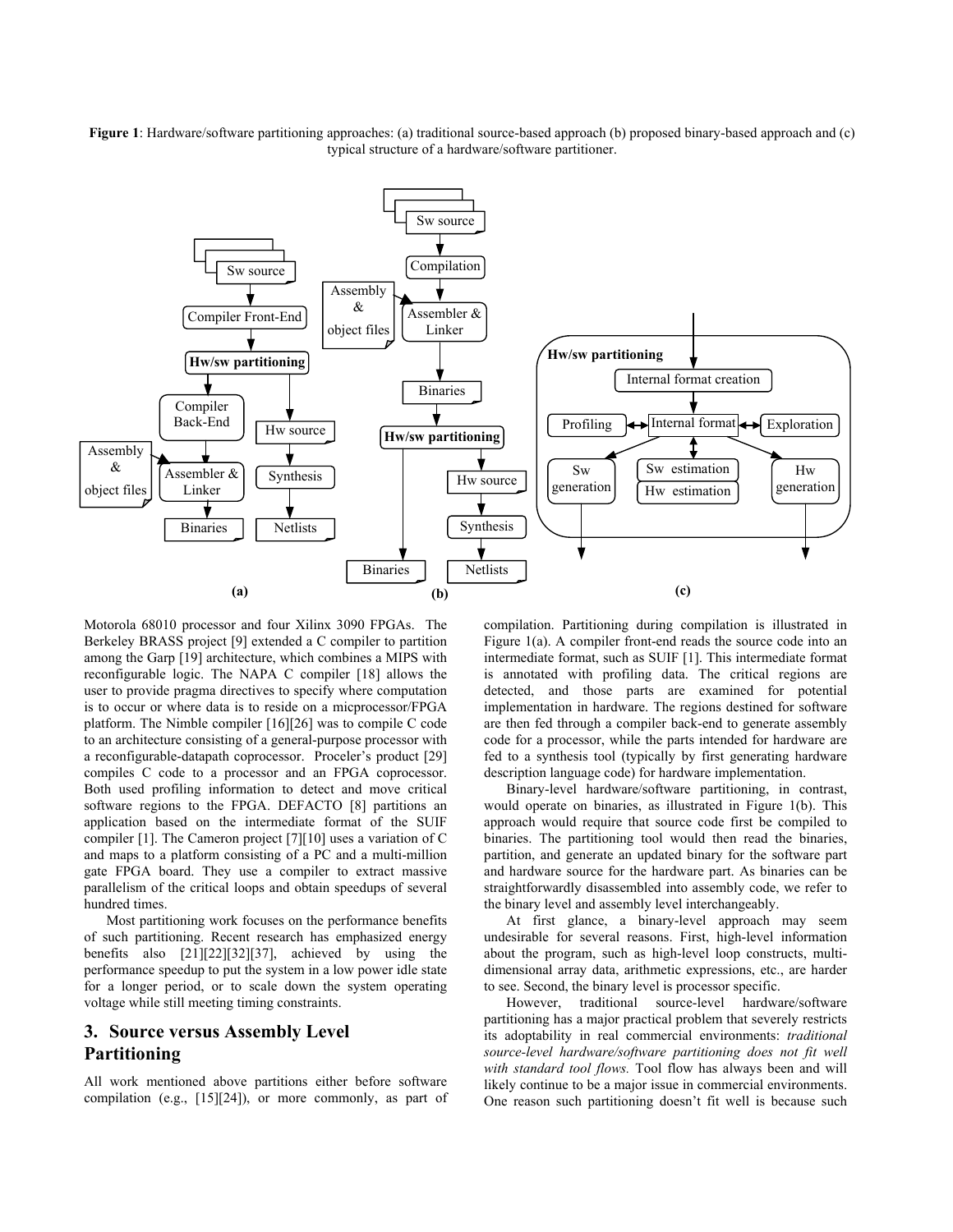partitioning requires a compiler that is able to partition. However, companies typically already have stable and trusted compilers for their embedded processors, often coupled with sophisticated integrated development environments (IDEs) that include graphical debug and analysis tools. The vast majority of users of those compilers will not be performing hardware/software partitioning, and thus incorporating such partitioning into those compilers is not likely to be a priority. Furthermore, even companies doing partitioning would like to be able to move to a new compiler without having to give up their ability to partition. Using a combined compiler/partitioner is thus a high-risk proposition.

A second major problem with source-level partitioning is that there is often much code that is not written at the source level. Some code may be written at the assembly level – in fact, critical code loops are rather likely candidates for such a level. Furthermore, some code may exist as object code in libraries that are linked in at the final stages before binary generation (e.g., math libraries, I/O libraries, and operating system code). Such code never gets read into most compilers, and thus is never part of the internal format that is partitioned. Yet, the assembly code and library code are prime candidates for critical kernels that should be considered for partitioning onto hardware.

Furthermore, software may come from several different source languages, even for the same product – a single product may have code written in C, C++, and even Java (compiled using a native compiler). Multiple source files do not require a single compiler in current tool flows – they are instead linked at the object level.

We see that the assembly language (or more precisely, the machine language) for a given processor represents a sort of *universal language* for that processor. All source languages must be converted to the assembly level. Furthermore, the instruction set is very resistant to change, and any changes that do occur are typically small extensions.

The binary-level drawback of losing high-level information can fortunately be largely overcome today thanks to decades of work in decompilation, e.g., [\[11\]](#page-6-26)[\[12\].](#page-6-27) Decompilation methods are able to extract much high-level information. We will describe this in more detail later.

The second drawback of being processor specific is not a major problem in commercial environments. Although some research partitioners explore the use of different processors, in commercial practice, the decision as to which processor to use is made based on many non-technical factors – such as the roadmap of future generations of the processor, the stability of the processor manufacturer, the quality and stability of the software environment supporting the processor, and the past experiences with the processor. Thus, having a processorspecific partitioner is quite reasonable.

Furthermore, porting an existing binary-level hardware/software partitioner to a new processor is not very difficult. Decompilation first reads a binary into a processorneutral control/dataflow graph. The tool that converts a binary to that graph is relatively simple. Thus, a CAD vendor supplying a binary-level hardware/software partitioner would be able to easily support a wide variety of processors.

An additional advantage of binary-level partitioning is that software performance and size estimation is extremely accurate.

Looking to the future, we note several successes in dynamic binary optimization [\[5\]](#page-6-28)[\[25\].](#page-6-29) Conceivably, binary-level partitioning could eventually be done dynamically and hence completely transparently to a designer, resulting in completely transparent software speedup and energy reduction on platforms having on-chip FPGAs. This is a long ways off, but binary-level partitioning is the first step.

Thus, while source-level partitioning does have technical advantages, binary-level partitioning has numerous practical advantages, motivating us to begin development of such a partitioner.

# **4. Evaluating Improvement Potential for Microprocessor/Configurable-Logic Chips**

We first sought to determine the speedup possible by mapping critical loops of embedded applications onto configurable logic of a modern single-chip microprocessor/configurable-logic device. Many programs spend much of their time in small loops. Such loops would be excellent candidates for re-mapping to hardware, since speeding them up can have a big impact on overall performance, and since they may not require too much hardware. We sought to determine the potential improvements that could be obtained by re-mapping frequently executed small loops from software to on-chip configurable logic.

## **4.1 Benchmarks and Loop Analysis**

We examined several examples from Motorola's Powerstone [\[27\]](#page-6-30) benchmark suite: a voice encoder (*adpcm*), a cyclic redundancy check (*crc*), a data encryption standard (*des*), an engine controller (*engine*), a fax decoder (*g3fax*), a JPEG decoder (*jpeg*), a handwriting recognizer (*summin*), and a modem encoder/decoder (*v42*). We executed each example, using the input vectors in Powerstone, on an instruction set simulator for a MIPS microprocessor, augmented to output instruction traces. We wrote an additional tool to then parse the traces and gather loop statistics.

Complete results of the loop study appear in [\[35\].](#page-6-31) The main results were that the programs running on the MIPS spent 66% of their time in loops with a static size of 256 instructions or less. Furthermore, 77% of time spent in loops (or 51% of total time) was spent in loops whose static size was 32 instructions or less. More importantly, many of the examples contained just a few small loops that dominated the execution time, and generally iterated many times per execution. For example, *g3fax* contains two loops that represent 62% of total execution time and consist of only six assembly instructions each. In addition, one of these loops iterates 1,729 times for each execution. On average, for all of the tested examples, the two most frequent loops accounted for approximately 40% of total execution time.

The implication of this loop analysis is that by remapping just a small amount of code to configurable logic, we have the potential to achieve significant overall performance and power improvements.

# **4.2 Partitioning Method**

Our general method of using the configurable logic for improvement consisted of moving as much of the software execution as possible onto the logic. Thus, based on the analysis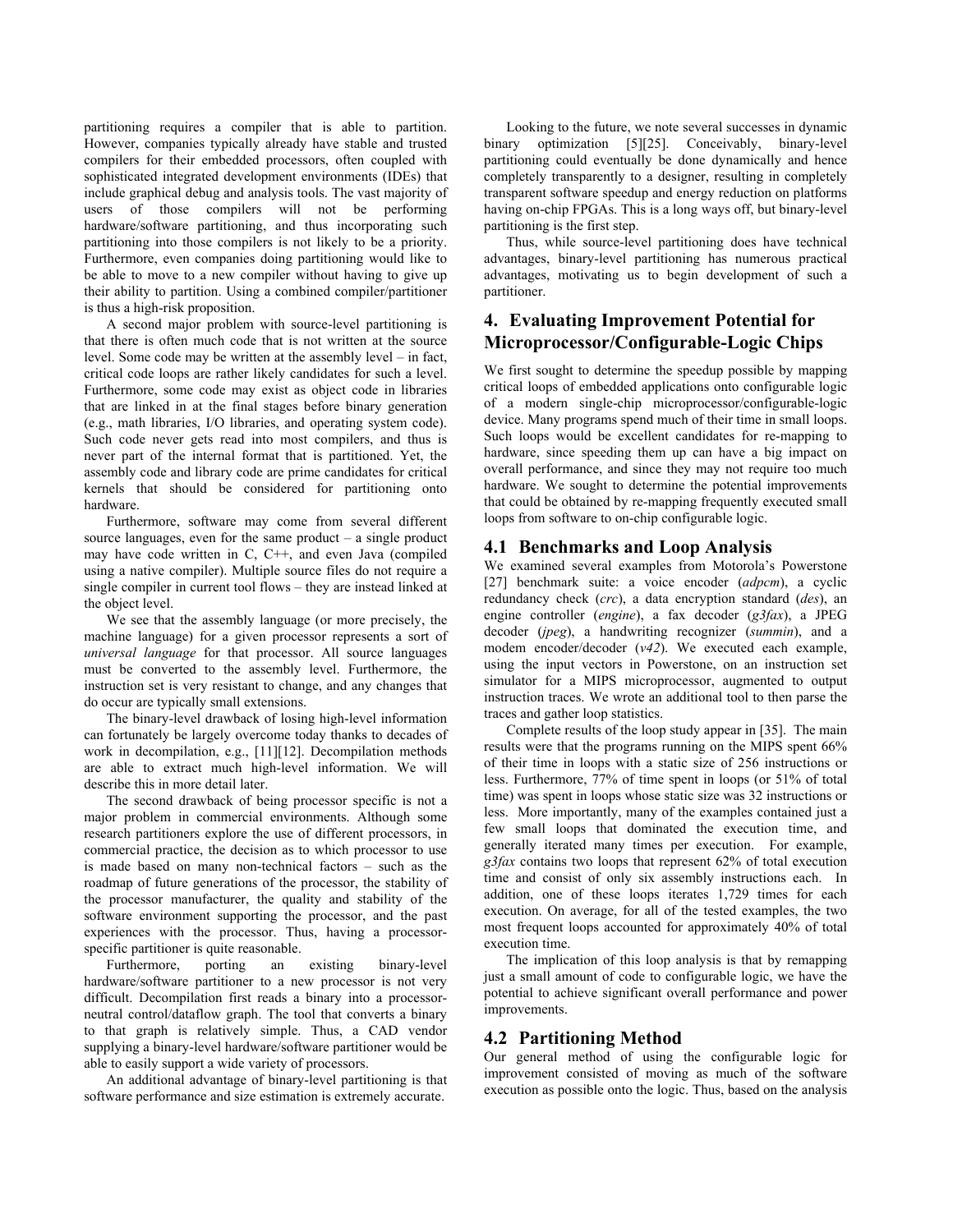

<span id="page-3-0"></span>**Figure 2:** Target architecture: single chip microprocessor and configurable logic.

of the loop regions of a given program, we tried to move the most time-dominating software regions onto the logic. Such partitioning was limited by the size of the logic, so we sometimes had to instead move the second most timedominating region. Since our estimations were done for a hypothetical single-chip MIPS/FPGA device, we needed to use area and power characteristics of real FPGAs. We chose to use the Xilinx VirtexE systems for this purpose. We used the area and power of the XCV50E, XCV100E, and XCV200E. For each example, we used the smallest FPGA that the example could fit in, in order to reduce quiescent power. The Xilinx VirtexE devices are not single-chip microprocessor/FPGA designs. We are simply using the Xilinx devices in order to estimate characteristics of the FPGA in our hypothetical system, which is based on the architecture of the Triscend single-chip microprocessor/configurable-logic devices [\[33\].](#page-6-7) We have previously investigated partitioning [\[32\]](#page-6-25) on the Triscend E5 and A7 chips. We plan to test binary-level partitioning on these systems in the near future.

Our target architecture is shown in [Figure 2,](#page-3-0) which is based on the architecture found in Triscend's products. The main difference between our architecture and the Triscend architecture is the absence of a DMA. We exclude a DMA from our architecture because the execution of the software and hardware is mutually exclusive. Communication between the microprocessor and configurable system logic (CSL) takes place via shared memory and several direct signals.

We implemented each partitioning by replacing the selected software regions with handshaking behavior. The software would activate the CSL using a start signal, and then wait for the CSL to set a done signal. The microprocessor enters a lowpower state while waiting for the CSL to finish executing, and the CSL enters a low-power state by not executing while waiting for the microprocessor. Our results could be further improved by considering executing the CSL and microprocessor in parallel when data dependencies allow this.

[Table 1](#page-3-1) summarizes the relevant loop data for our benchmarks. *Size* indicates the total number of instructions in the program, while *Loop Instr* is the number of instructions in the region(s) moved to hardware. *Loop Time* is the percentage of total execution time taken by the region(s). *CSL Size* is the number of configurable logic blocks required by those regions. *Gates* is the equivalent number of gates.

<span id="page-3-1"></span>**Table 1:** Benchmark loop information.

|          | Size    | Loop            | Loop        | <b>CSL</b> |       |
|----------|---------|-----------------|-------------|------------|-------|
| Example  | (instr) | Instr           | <b>Time</b> | Size       | Gates |
| q3fax    | 1.094   | 12 <sup>7</sup> | 62%         | 225        | 4.265 |
| adpcm    | 1,910   | 38              | 30%         | 469        | 8,075 |
| crc      | 1.060   | 17              | 65%         | 46         | 770   |
| des      | 1,529   | 90              | 52%         | 516        | 9.031 |
| engine   | 1.108   | 16              | 28%         | 133        | 2.074 |
| jpeg     | 1.490   | 29              | 10%         | 157        | 3.161 |
| summin   | 1.034   | 25              | 48%         | 212        | 4.191 |
| v42      | 1,597   | 15              | 23%         | 233        | 3,319 |
| Average: |         | 30              | 40%         | 249        | 4.361 |

# **4.3 Performance and Power Evaluation**

We used the testbenches that come with the Powerstone benchmarks to generate dynamic power and performance data for the benchmarks.

We used a simulation-based approach for performance and power evaluation. We ran each example on a MIPS architectural simulator [\[17\]](#page-6-32) that outputs the number of cycles that a program executes, taking into account pipelining and stalls (average cycle-per-instruction for the benchmarks was 1.6). The configurable logic cycles were determined by creating synthesizable VHDL code and then analyzing that code, pessimistically assuming a region always executed its longest path (meaning improvements would actually be better than those we report).

In order to determine microprocessor power, we used the power of a typical MIPS core [\[28\]](#page-6-33) that is fabricated using 0.18 micron technology. We assume a clock speed for the MIPS of 100 MHz at a supply voltage of 1.8 V. We used Xilinx's Virtex Power Estimator [\[36\] t](#page-6-34)o estimate power for each example, also utilizing a 0.18 micron FPGA technology (in particular, the XCV50E, XCV100E, and XCV200E).

We estimated total power in the following way: by analyzing the Triscend E5 device [\[33\],](#page-6-7) we estimated for the MIPS-based system that the interconnect power, namely the power consumed by the system buses and shared memory, would be about 0.1 W. Furthermore, we are assuming a lowpower state of 25% of the active state on the microprocessor [\[23\],](#page-6-35) and the CSL's low-power state consisted only of quiescent power, and we thus used the following equation to compute total power:

> Total power = %Sw \*  $P_{Sw}$  + %CSL\* ( $P_{CSL}$  + .25\* $P_{Sw}$ ) + Interconnect Power + Quiescent Power

where  $\%$ Sw is the percent of time spent in software,  $\%$ CSL the percent time spent in the CSL,  $P_{Sw}$  is the power of the software when the microprocessor is active, and  $P_{CSL}$  is the power of the CSL when active.

#### **4.4 Potential Improvements**

In order to determine potential improvements, we manually converted the C code for the frequent loops into VHDL. This was done by manually extracting parallelism from the C code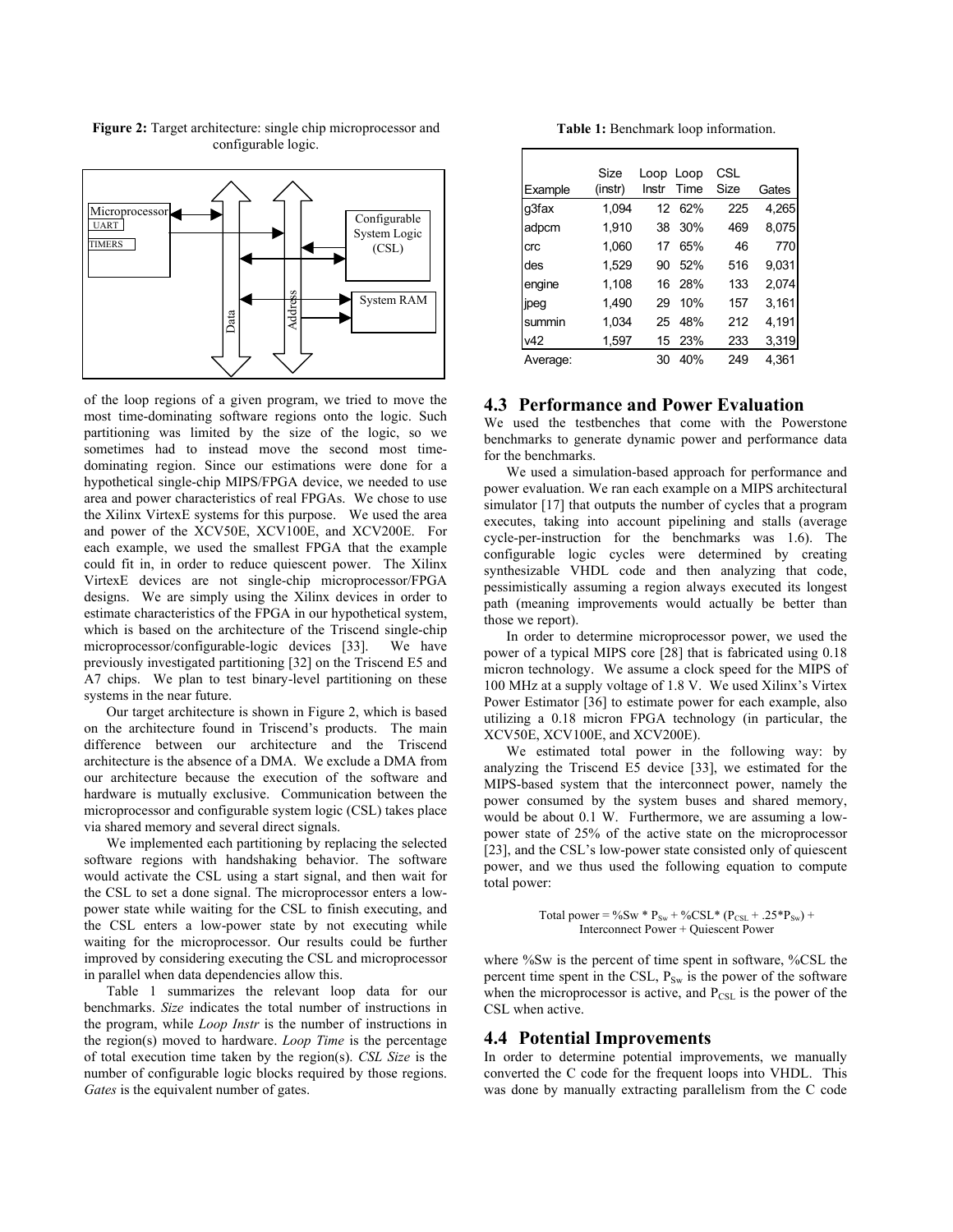|            | Source-level Partitioning |       |            |       |       |             |          |                  | <b>Binary-level Partitioning</b> |       |             |           |             |            |     |     |
|------------|---------------------------|-------|------------|-------|-------|-------------|----------|------------------|----------------------------------|-------|-------------|-----------|-------------|------------|-----|-----|
|            | Performance (kilo-cycles) |       |            |       |       |             |          |                  | Performance (kilo-cycles)        |       |             |           |             |            |     |     |
|            | Loop<br>Loop              |       |            |       |       |             |          |                  | Loop<br>Loop                     |       |             |           |             |            |     |     |
|            |                           | in    | in         | Sw/   |       |             |          |                  |                                  | in    | in          | Sw/       |             |            |     |     |
| Eg         | Sw                        | SW    | CSL        | CSL   | A     | P           | %E       | S                | Sw                               | SW    | CSL         | CSL       | A           | P          | %E  | S   |
| q3fax      | 1,550                     | 947   | 135        | 738   | 4,265 | 0.20        | 49%      | 2.1              | 1,550                            | 947   | 262         | 865       | 6,428       | 0.21       | 35% | 1.8 |
| adpcm      | 113                       | 29    | 5          | 89    | 8.075 |             | 0.19 18% | 1.3              | 113                              | 29    | 7           | 91        | 25.936      | 0.24       | 2%  | 1.2 |
| <b>crc</b> | 53                        | 34    | 5          | 24    | 770   |             | 0.18 56% | 2.3              | 53                               | 34    | 10          | 29        | 3.752       | 0.20       | 41% | 1.9 |
| des        | 142                       | 70    | 15         | 87    | 9.031 |             | 0.20 31% | 1.6              | 142                              | 70    | 22          | 94        | 18.531      | $0.32 -5%$ |     | 1.5 |
| engine     | 915                       | 145   | 28         | 798   | 2.074 |             | 0.18 12% | 1.2              | 915                              | 145   | 81          | 851       | 3.303       | 0.18       | 5%  | 1.1 |
| jpeg       | 7.900                     | 646   | 171        | 7.425 | 3.161 | $0.18\ 6\%$ |          | 1.1              | 7.900                            | 646   |             | 182 7.436 | 10.082 0.19 |            | 4%  | 1.1 |
| summin     | 2.920                     | 1,270 | 266        | 1,916 | 4,191 |             | 0.19 32% | 1.5              | 2,920                            | 1,270 | 426         | 2,076     | 10,156      | 0.22       | 16% | 1.4 |
| v42        | 3,850                     | 846   | 216        | 3,220 | 3,319 | 0.18        | 15%      | 1.2 <sub>l</sub> | 3.850                            | 846   | 455         | 3,459     | 4.414       | 0.19       | 6%  | 1.1 |
|            | Avg:                      |       | 4,361 0.19 |       | 27%   | 1.5         |          |                  |                                  | Avg:  | 10,325 0.22 |           | 13%         | 1.4        |     |     |

<span id="page-4-0"></span>**Table 2:** Comparison of source-level and binary-level partitioning approaches.

and then creating the appropriate hardware. We modified the hardware until the longest delay allowed for a clock frequency of 100 MHz. Since the implemented loops were generally very small, reaching the desired clock frequency was not difficult. Greater speedup could be achieved by performing optimizations such as loop unrolling, pipelining, etc.

The left half of [Table 2](#page-4-0) shows the performance, power and energy data for partitioning the examples at the source level. The *Sw* column represents the total cycles required by an all software solution. *Loop in sw* indicates how many cycles were required by the regions that we planned to move to the configurable logic. *Loop in CSL* indicates the cycles required when the regions were moved to configurable logic, and *Sw/CSL* represents the total cycles after partitioning. *A* is the area in gates of the custom hardware for the loop. *P* is the overall power of the system in Watts. *%E* is the percentage energy improvement. *S* is the speedup. The average speedup achieved through source-level partitioning was [1](#page-4-1).5.<sup>1</sup>

The energy savings are a modest 27%, due to the power increase of using configurable logic. However, as low-power configurable logic finds its way onto these devices, and voltage scaling becomes more common, those energy savings will likely increase tremendously.

Note that the speedup was achieved by moving less than 3% of software to configurable logic (as seen in [Table 1\)](#page-3-1) – an average of just 30 lines of assembly code.

# **5. Initial Studies using a Decompilation-Based Approach**

In order for binary-level partitioning to achieve acceptable results, there are a number of issues that must be dealt with. One of the largest problems is that much high-level information is lost during the compilation process. For example, all control statements, such as loops and if statements, are implemented using jumps and branches. Also, high-level data structures, such as arrays and structures, do not exist at the assembly level.

 $\overline{a}$ 

Another major problem is that regions of code that contain jumps whose target is determined at runtime cannot be implemented efficiently in hardware. Assembly code also tends to use many temporary registers in order to implement a highlevel expression. These registers must be removed in order to produce efficient hardware.

A major issue with binary-level partitioning is that the results are dependent on the assembly code produced by a compiler or assembly programmer. For example, a compiler may choose to implement a typical move instruction by using an add with an immediate value of zero. This implies that constant propagation must be performed, otherwise an adder would be included unnecessarily. Also, since code and data are impossible to distinguish at the binary level, a partitioning tool must assume that the code is completely separated from data, or must determine dynamically if a location is actually an instruction.

As a first attempt at hardware generation from assembly code, we tried binary translation techniques, converting each assembly instruction into a corresponding state in a VHDL state machine. There was little performance to gain from this approach, since most high performance processors have a CPI (cycles per instruction) close to 1. For slower processors, such as an 8051, which have a CPI typically ranging from 4 to 12, this technique may be more effective. The largest disadvantage of this approach is that each time the hardware partition executes, the values of all required registers need to be read by the custom logic. This can add much overhead that in some cases causes performance to decrease. In addition, the area of designs based on binary translation was much larger than a high-level approach.

We see that the standard binary translation method imposes much overhead. The main problem with this approach is that translation is done per instruction, and no high levelinformation is used to optimize the hardware. Alternatively, we can use decompilation to recover as much high-level information as possible and thus produce a more efficient hardware implementation.

Our hardware generation approach using decompilation is illustrated in [Figure 3.](#page-5-2) This corresponds to the hardware

<span id="page-4-1"></span><sup>1</sup> The best possible case (assuming the loops were implemented in zero time) is 1.84.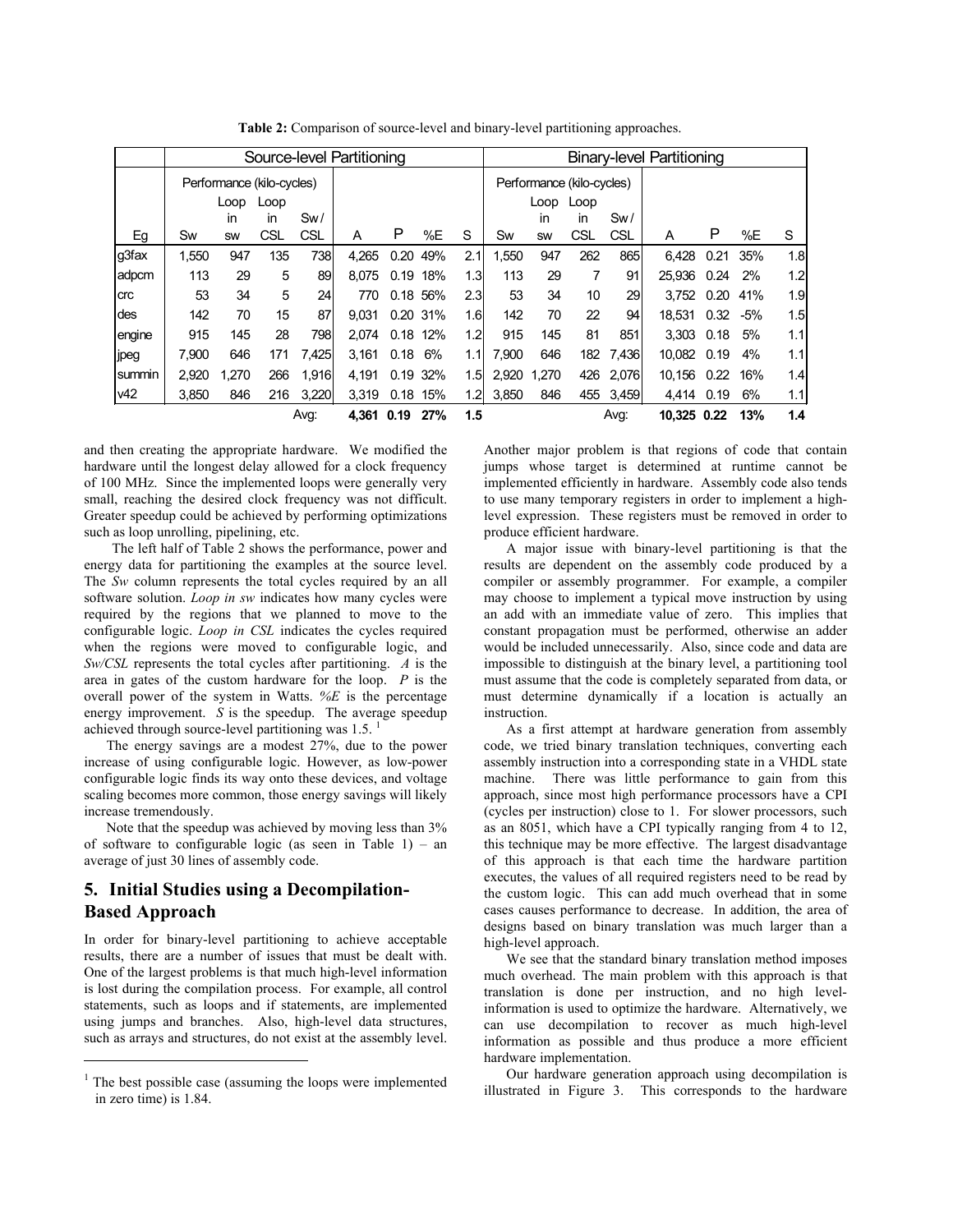generation component in [Figure 1\(](#page-1-0)c). One of the first steps in decompilation is performing data-flow analysis on the assembly in order to remove hardware references (such as registers) and to determine high-level expressions. Data flow analysis is performed through the use of definition-use and use-definition chains. Further details can be found in [\[11\].](#page-6-26)

Control flow-analysis is generally performed during decompilation in order to recover high-level control statements, such as if statements and loops. At this point, our control-flow analysis consists of only basic block determination. Eventually, we will extend this to detect loops with fixed bounds, so that we can perform loop unrolling and other optimizations.

FSM (finite-state machine) scheduling is performed following data-flow and control-flow analysis. We describe the HDL of the region as a FSMD (FSM with data) model. Therefore, FSM scheduling consists of mapping groups of highlevel statements into states in a finite state machine. The most basic example of FSM scheduling is mapping basic blocks into a single state. Scheduling basic blocks to states simplifies the decompilation process because recovery of high-level control statements is unnecessary. Since all control statements jump to basic blocks, they can simply be implemented as state transitions. After FSM scheduling has been performed, the HDL is passed to an RTL (register-transfer level) synthesis tool that creates a netlist.

We could simplify the process of hardware generation by converting the assembly to high-level HDL (hardware description language) code and using behavioral synthesis. Since one of the main tasks of behavioral synthesis is to create a finite state machine for the high-level description, this would completely eliminate the need to perform FSM scheduling. However, using behavioral synthesis would require more detailed control-flow analysis in order to recover high-level control statements such as if statements and loops. We have recently begun performing the decompilation process described in [\[11\],](#page-6-26) converting assembly into high-level VHDL. At this point, the behavioral synthesis tool we use is unable to schedule the loops at the desired clock frequency without having to add extra clock cycles.

Type analysis is also generally associated with decompilation. However, since high-level types have no effect on the HDL code, our approach is greatly simplified by ignoring type analysis.

Results from the decompilation approach are shown in the right half of [Table 2.](#page-4-0) The most interesting result is that the average speedup is 1.4, nearly the same as the 1.5 speedup from the high-level approach. This is significant because it implies that decompilation-based binary translation can achieve similar speedup as partitioning at a higher level.

The energy savings are lower than the high-level approach, averaging 13% savings. The main reason that the energy savings are less than a high-level approach is because of the increased power consumption. This results from a less efficient implementation of the loops in the CSL. When the application is compiled, high-level operations may be transformed into different types of assembly operations and high-level information may be lost. Therefore, when decompilation occurs, the recovered high-level operations may look different than the original code and may be less efficient in hardware. This can result in larger hardware partitions. The hardware for

<span id="page-5-2"></span>



*\*Shaded items refer to decompilation process*.

the assembly-level partitioning is more than twice the size of high-level partitioning. One area of future work is to transform these high-level operations to achieve a more power-efficient hardware implementation.

# **6. Conclusions**

Hardware/software partitioning at the software binary level has many practical advantages important for commercial adoption of the technology. We have shown that such partitioning can compete with traditional source-level hardware/software partitioning in terms of software speedup, thanks to the use of basic decompilation methods. Future work includes using more sophisticated decompilation methods to reduce hardware area and power, to use more aggressive parallelizing techniques found in a few partitioners to achieve more dramatic speedups, and to eventually investigate transparent dynamic hardware/software partitioning.

### **7. Acknowledgements**

This work was supported in part by the National Science Foundation (CCR-9876006), UC MICRO, and a Department of Education GAANN fellowship. We thank Jason Villarreal for developing the loop analysis tools.

#### **References**

- <span id="page-5-1"></span>[1] G. Aigner, A. Diwan, D. Heine, M. Lam, D. Moore, B. Murphy, C. Sapuntzakis. An Overview of the SUIF2 Compiler Infrastructure. Computer Systems Laboratory, Standford University.
- <span id="page-5-0"></span>[2] Altera Corporation, *ARM-Based Embedded Processor PLDs*, August, 2001.